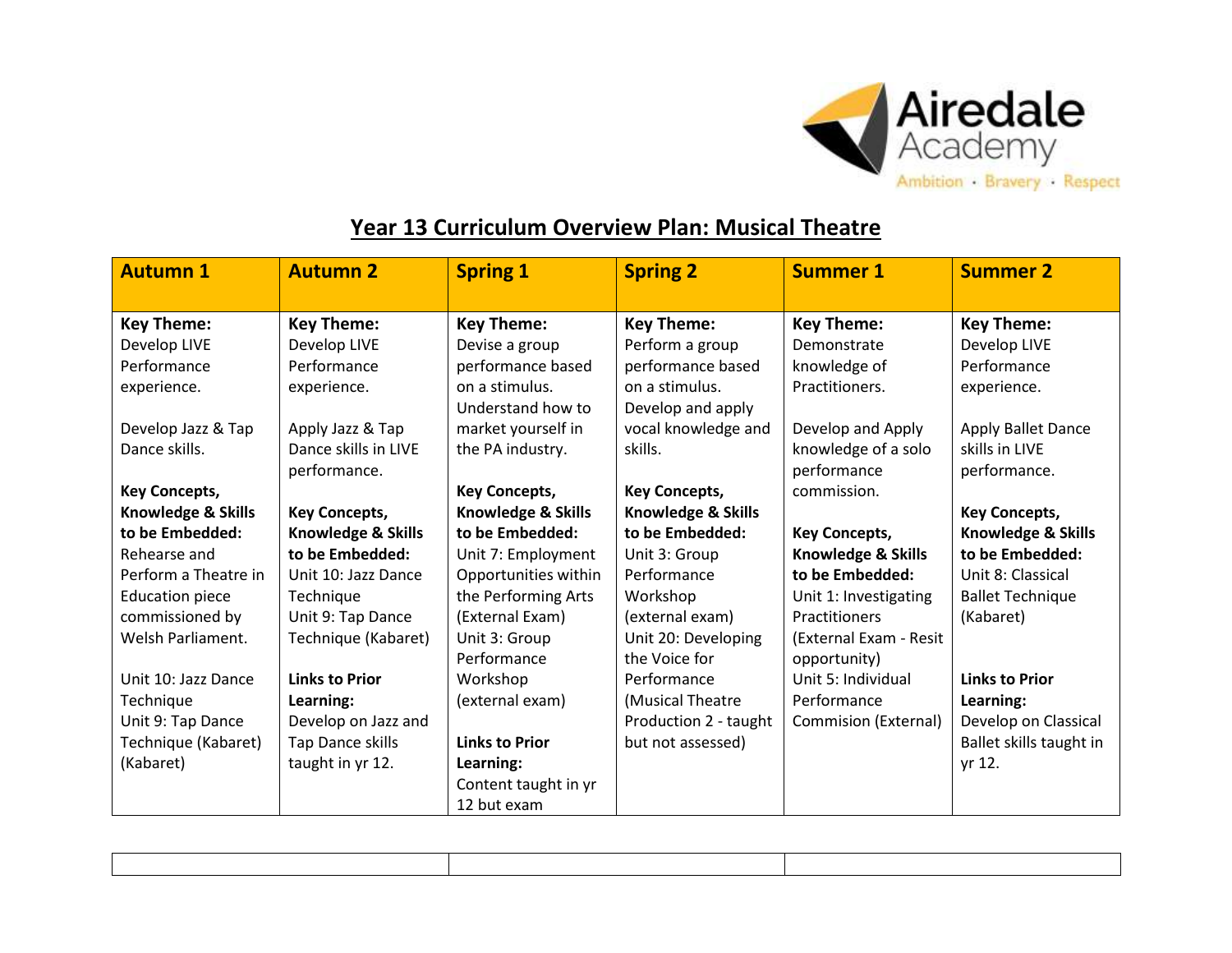

| <b>Links to Prior</b>    | <b>Key Assessment</b>    | cancelled.               |                          | <b>Links to Prior</b>    | <b>Key Assessment</b>       |
|--------------------------|--------------------------|--------------------------|--------------------------|--------------------------|-----------------------------|
| Learning:                | <b>Pieces:</b>           | Opportunity to resit.    | <b>Links to Prior</b>    | Learning:                | <b>Pieces:</b>              |
| Link to unit             | Written log book         |                          | Learning:                | Unit 1: Links to         | Written log book            |
| previously taught but    | showing                  | <b>Key Assessment</b>    | Content taught in yr     | <b>Acting Styles</b>     | showing                     |
| not performed to a       | understanding of the     | <b>Pieces:</b>           | 12 but exam              | research taught in yr    | understanding of the        |
| live audience (Unit 4:   | development of Jazz      | 2000 word written        | cancelled.               | 12.                      | <b>History of Classical</b> |
| Performing Arts in       | & tap dance. Video       | response & digital       | Opportunity to resit.    |                          | Ballet. Video               |
| the Community)           | evidence of              | showreel.                |                          |                          | evidence of                 |
|                          | classwork, rehearsal     |                          | Unit 20 links to         | <b>Key Assessment</b>    | classwork, rehearsal        |
| <b>Key Assessment</b>    | and final LIVE           | Evidence of              | singing skills assessed  | <b>Pieces:</b>           | and final LIVE              |
| <b>Pieces:</b>           | performance Jazz         | workshop ideas           | in year 12.              | Unit 1: 2 hour written   | performance of              |
| Video evidence of        | and tap dance            | development and          |                          | exam.                    | <b>Classical Ballet</b>     |
| rehearsal of Jazz and    | including an ongoing     | response to stimuli      | <b>Key Assessment</b>    |                          | including an ongoing        |
| Tap development          | logbook.                 | including milestone 1    | <b>Pieces:</b>           | Unit 5: Written          | logbook.                    |
| including ongoing        |                          | & 2 written              | 4 written Milestones     | Proposal; Final Solo     |                             |
| logbook.                 |                          | submissions.             | and Final                | performance & Final      |                             |
|                          |                          |                          | Performance.             | Evaluation.              | <b>Tier 3 Vocabulary</b>    |
|                          | <b>Tier 3 Vocabulary</b> |                          |                          |                          | Vault:                      |
| <b>Tier 3 Vocabulary</b> | Vault:                   | <b>Tier 3 Vocabulary</b> | Final Performance of     | <b>Tier 3 Vocabulary</b> |                             |
| Vault:                   |                          | Vault:                   | <b>Musical Theatre</b>   | Vault:                   |                             |
|                          |                          |                          | Production.              |                          |                             |
|                          |                          |                          |                          |                          |                             |
|                          |                          |                          | <b>Tier 3 Vocabulary</b> |                          | <b>Reading Exposure:</b>    |
|                          | <b>Reading Exposure:</b> |                          | Vault:                   |                          |                             |
| <b>Reading Exposure:</b> |                          | <b>Reading Exposure:</b> |                          | <b>Reading Exposure:</b> |                             |
|                          |                          |                          |                          |                          |                             |
|                          |                          |                          |                          |                          |                             |
|                          |                          |                          |                          |                          | <b>Strategies to enable</b> |
|                          |                          |                          | <b>Reading Exposure:</b> |                          | new concepts,               |